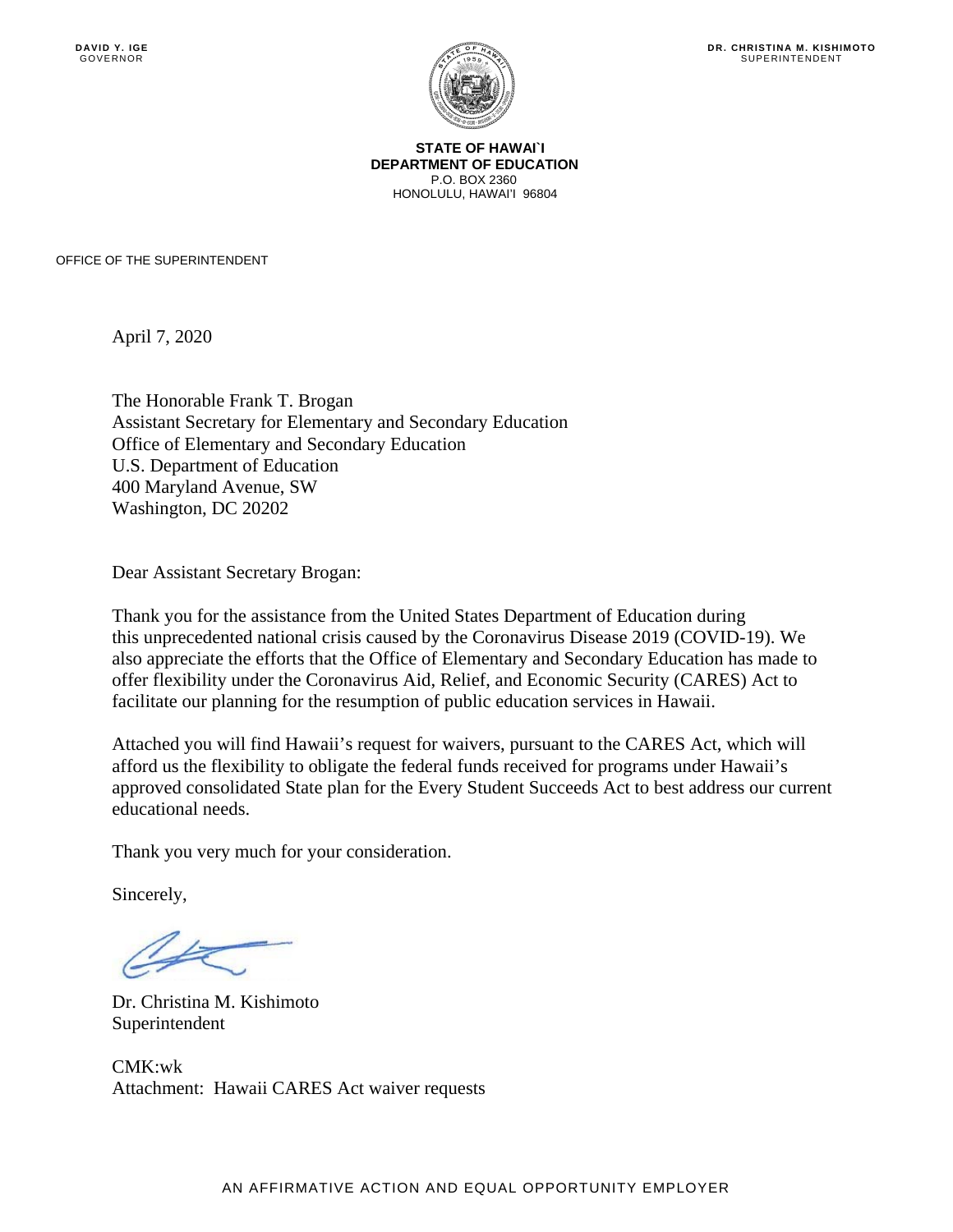

**STATE OF HAWAI`I DEPARTMENT OF EDUCATION**  P.O. BOX 2360 HONOLULU, HAWAI'I 96804

OFFICE OF THE SUPERINTENDENT

April 7, 2020

The Honorable Frank T. Brogan Assistant Secretary for Elementary and Secondary Education Office of Elementary and Secondary Education U.S. Department of Education 400 Maryland Avenue, SW Washington, DC 20202

Dear Assistant Secretary Brogan:

I am writing to request waivers, pursuant to section 3511 of Division A of the Coronavirus Aid, Relief, and Economic Security Act (CARES Act), P.L. 116-136 (H.R. 748), 34 Stat. 281 (Mar. 27, 2020), of the requirement(s) enumerated below on behalf of the State educational agency (SEA) and its subgrantees (e.g., local educational agencies (LEAs)).

## State: Hawaii

## *Please check all that apply:*

 $\boxtimes$  Carryover limitation in section 1127(b) of the Elementary and Secondary Education Act of 1965 (ESEA) for Federal fiscal year (FY) 2019 Title I, Part A funds (i.e., the Title I, Part A funds that will become carryover funds on October 1, 2020): the requirement that limits an SEA's ability to grant to its LEAs a waiver of the 15 percent Title I, Part A carryover limitation in section 1127(a) more than once every three years.

Period of availability of funds in section 421(b) of the General Education Provisions Act (GEPA): to extend the period of availability of FY 2018 funds for programs in which the SEA participates under its approved consolidated State plan until September 30, 2021. The programs are (check all that apply):

- $\boxtimes$  Title I, Part A of the ESEA (Improving Basic Programs Operated by LEAs), including the portions of the SEA's Title I, Part A award used to carry out section 1003 school improvement, section 1003A direct student services, if applicable, and Title I, Part D, Subpart 2
- $\boxtimes$  Title I, Part B of the ESEA (State Assessment Formula Grants)
- $\boxtimes$  Title I, Part C of the ESEA (Education of Migratory Children)
- $\boxtimes$  Title I, Part D, Subpart 1 of the ESEA (Prevention and Intervention Programs for Children and Youth Who Are Neglected, Delinquent, or At Risk)
- $\boxtimes$  Title II, Part A of the ESEA (Supporting Effective Instruction)
- $\boxtimes$  Title III, Part A of the ESEA (English Language Acquisition, Language Enhancement, and Academic Achievement)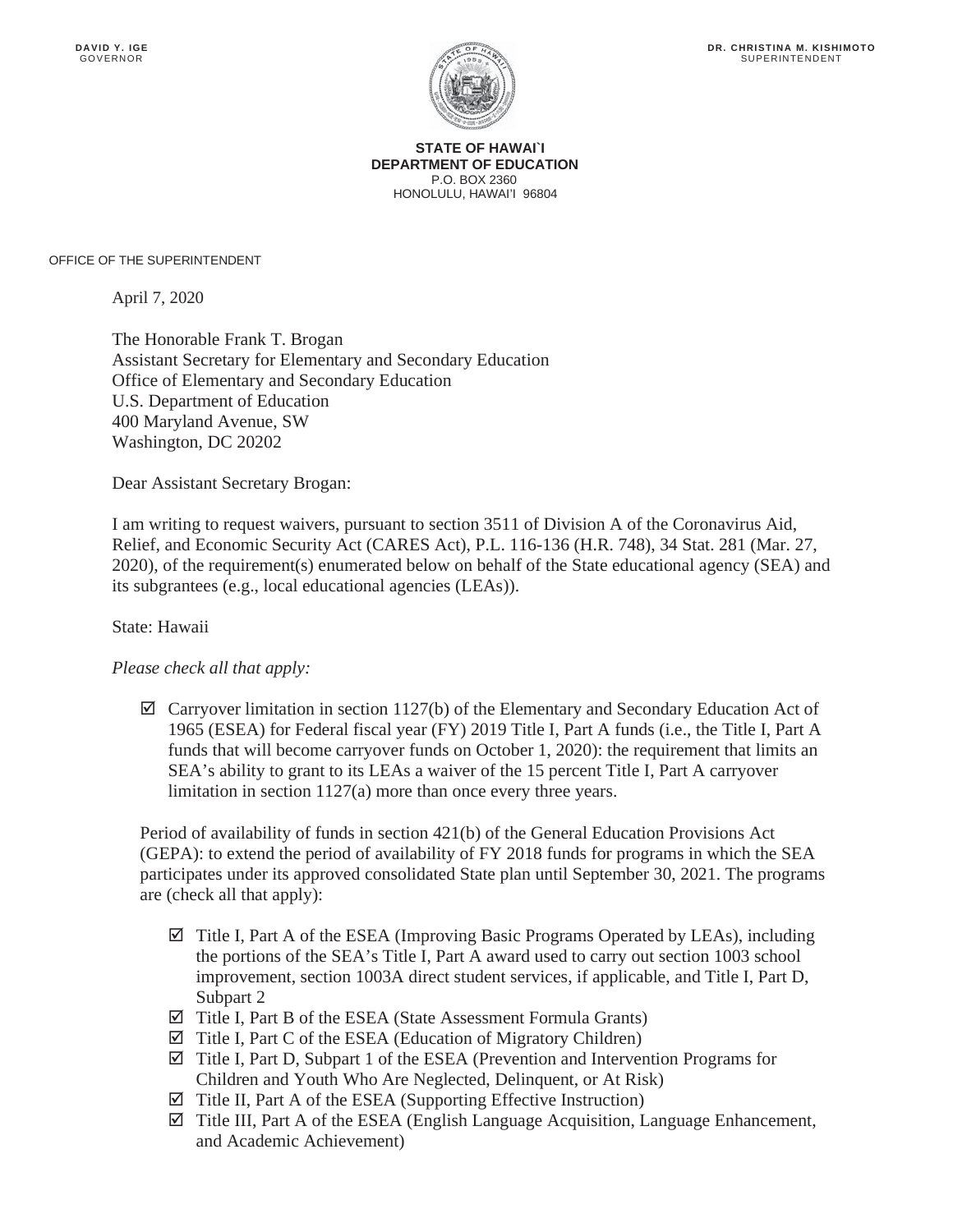- $\boxtimes$  Title IV, Part A of the ESEA (Student Support and Academic Enrichment Grants)
- $\boxtimes$  Title IV, Part B of the ESEA (21<sup>st</sup> Century Community Learning Centers)
- Title V, Part B, Subpart 2 of the ESEA (Rural and Low-Income School Program)
- $\boxtimes$  McKinney-Vento Education for Homeless Children and Youth Program

The following requirements in Title IV, Part A of the ESEA (check those that apply). Note: These requirements are only applicable to LEAs that received \$30,000 or more in Title IV, Part A funds:

- $\boxtimes$  Needs assessment requirements in section 4106(d) for the 2019-2020 school year.
- $\boxtimes$  Content area spending requirements in section 4106(e)(2)(C), (D), and (E): The requirements to use a minimum percentage of Title IV, Part A funds for activities under sections 4107, 4108 and 4109 for FY 2019 funds and any available FY 2018 carryover funds.
- $\boxtimes$  Spending limitation in section 4109(b): The 15 percent limit on the use of funds under section 4109 to purchase technology infrastructure for FY 2019 funds and any available FY 2018 carryover funds.
- $\boxtimes$  The definition of professional development in section 8101(42) of the ESEA for the 2019-2020 school year.

I am requesting these waivers because it is not possible to obligate funds on a timely basis as originally planned due to extensive school closures in the State. In addition, my State needs increased flexibility in the use of Title IV, Part A funds to support continuity of services due to these school closures. The school closures also present unique needs with respect to professional development for educators to meet the immediate needs of children whose education has been severely disrupted by school closures. These closures are in response to extraordinary circumstances for which a national emergency has been duly declared by the President of the United States under the Robert T. Stafford Disaster Relief and Emergency Assistance Act and will protect the health and safety of students, staff, and our communities.

In seeking these waivers, I assure that:

- $\boxtimes$  The SEA will use, and ensure that its subgrantees use, funds under the respective programs in accordance with the provisions of all applicable statutes, regulations, program plans, and applications not subject to these waivers.
- $\boxtimes$  The SEA will work to mitigate, and ensure that its subgrantees work to mitigate, any negative effects, if any, that may occur as a result of the requested waivers.
- $\boxtimes$  The SEA will provide the public and all LEAs in the State with notice of, and the opportunity to comment on, this request by posting information regarding the waiver request and the process for commenting on the State website.